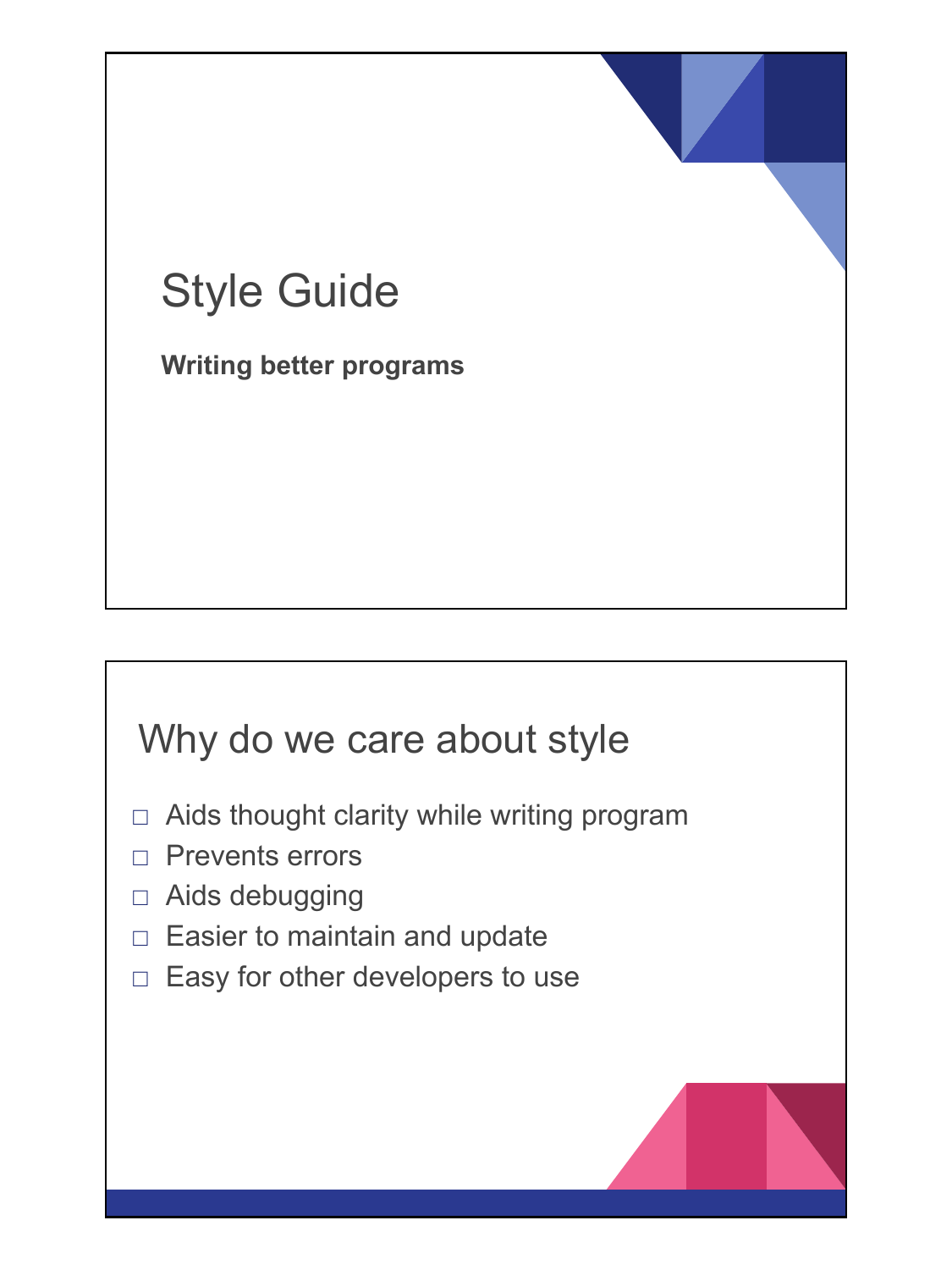

# Hungarian Notation □ Variable names can be made clearer by **prefixing**  with their type. ■ i for integer, str for string, f for float etc. ■ even just using an "i" prefix for your integers is a good start. For example iDayOfWeek you would know is an integer (presumably between 1 and 7. "strDayOfWeek" would be a string.(e.g. "Friday");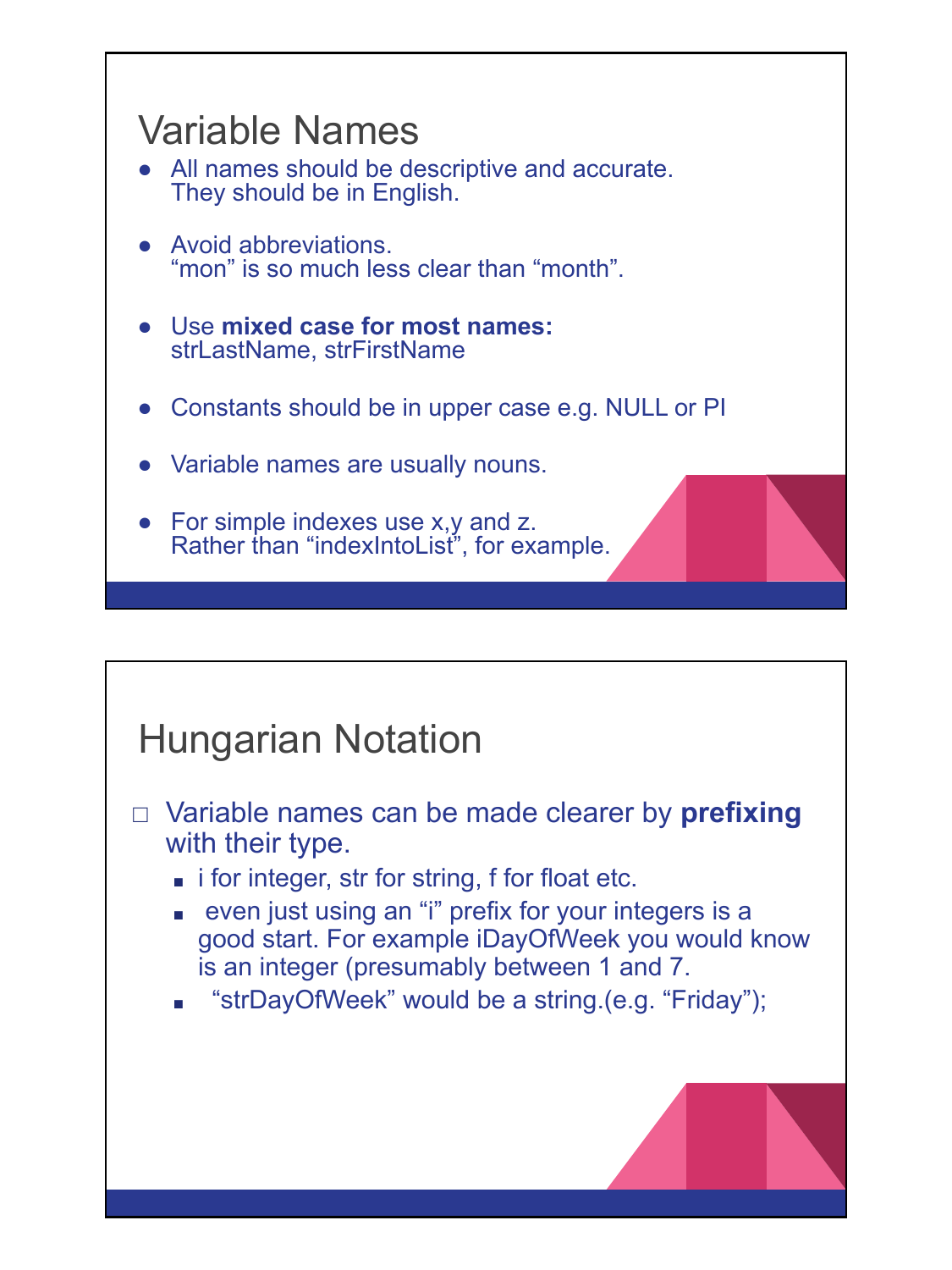## White Space

- Separate your code into logical paragraphs, often with a comment at the top of each one. Leave a blank line between paragraphs.
- Don't double space lines of code that belong together.
- Indentation is probably the most important style directive. This is not something to do after you got your program to work, but critical to do as you go to follow your own logic and avoid errors.

## White Space (con't)

- $\Box$  If a line of code isn't always going to run sequentially after the previous statement it should be indented. (Usually a tab, or 4 spaces).
- $\Box$  There is a space between the 'if' and the '(' to show it is not a function. No space for functions eg. "printf("Hello")"

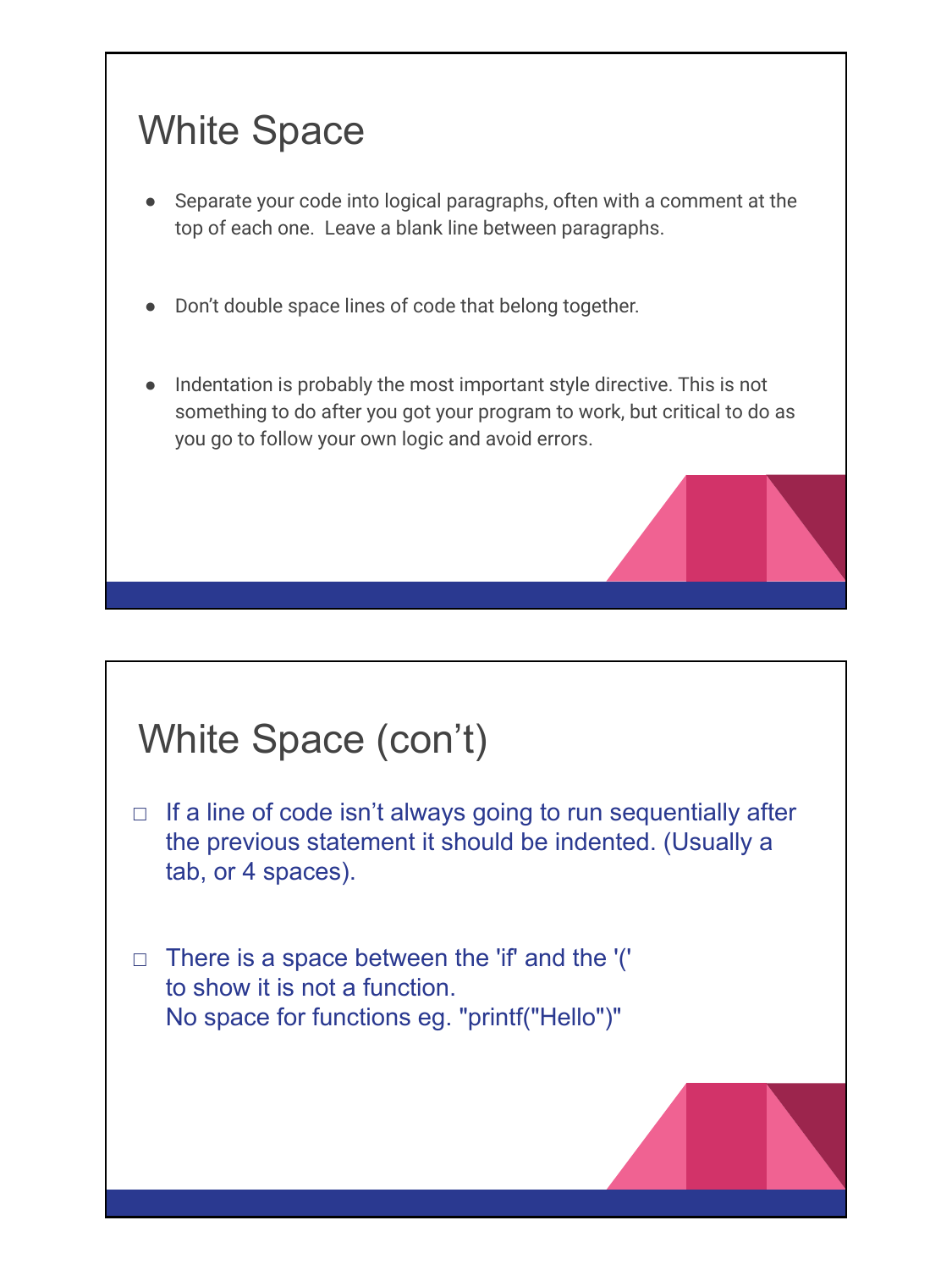